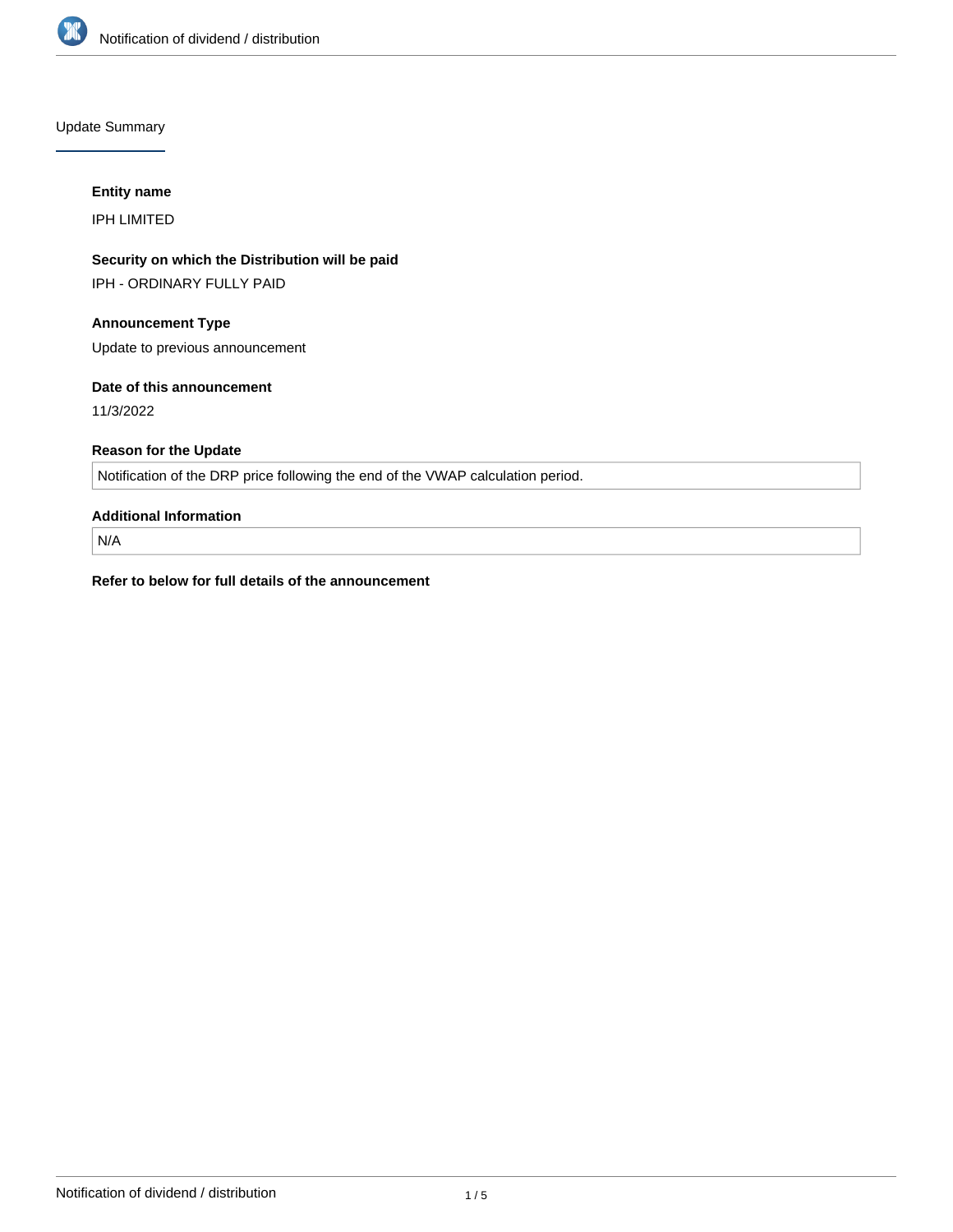

Announcement Details

Part 1 - Entity and announcement details

#### **1.1 Name of +Entity**

IPH LIMITED

# **1.2 Registered Number Type** ABN

**Registration Number**

49169015838

**1.3 ASX issuer code**

IPH

#### **1.4 The announcement is**

Update/amendment to previous announcement

#### **1.4a Reason for update to a previous announcement**

Notification of the DRP price following the end of the VWAP calculation period.

#### **1.4b Date of previous announcement(s) to this update**

17/2/2022

#### **1.5 Date of this announcement**

11/3/2022

# **1.6 ASX +Security Code** IPH

**ASX +Security Description** ORDINARY FULLY PAID

Part 2A - All dividends/distributions basic details

### **2A.1 Type of dividend/distribution** Ordinary

#### **2A.2 The Dividend/distribution:**

relates to a period of six months

# **2A.3 The dividend/distribution relates to the financial reporting or payment period ending ended/ending (date)** 31/12/2021

**2A.4 +Record Date**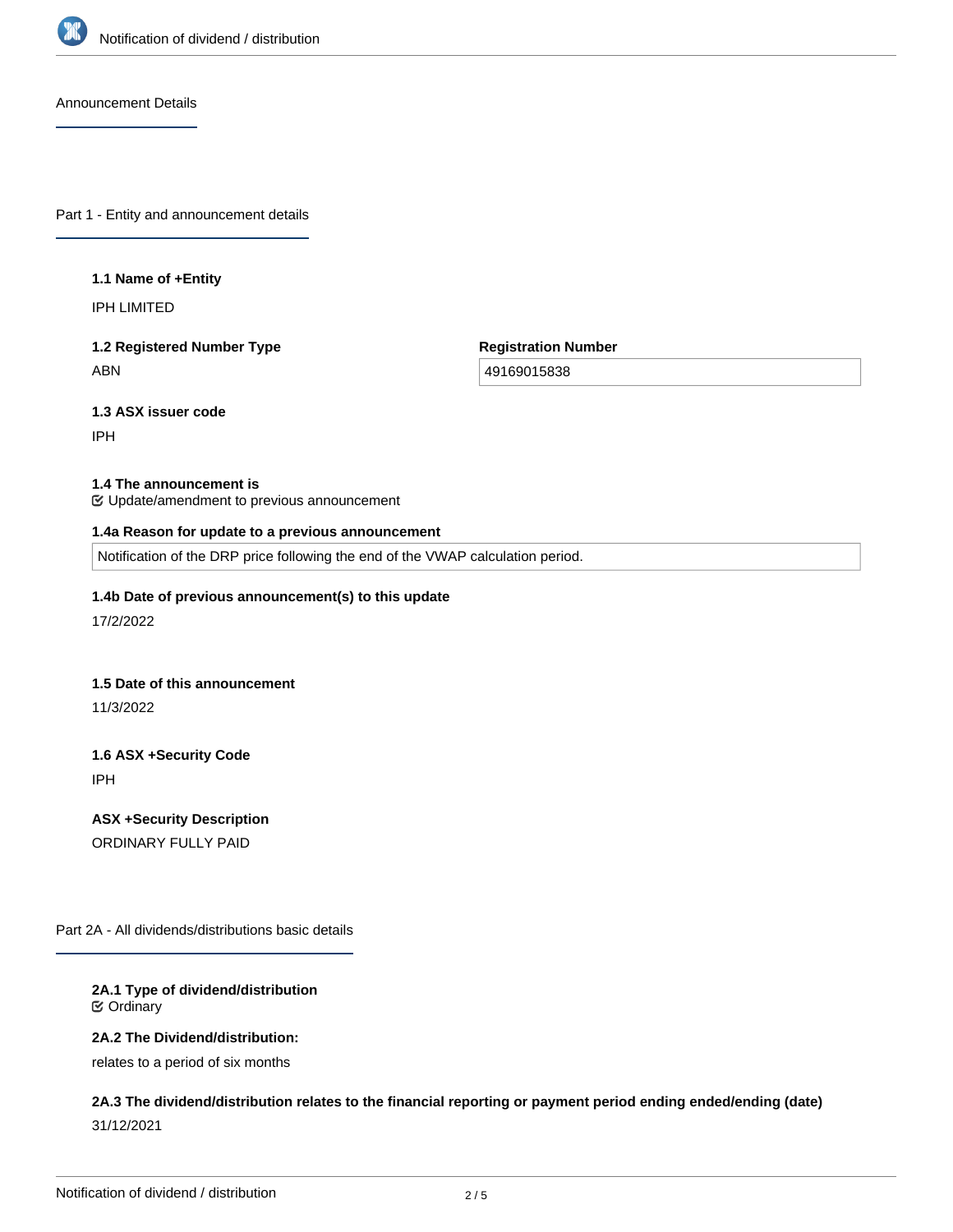

#### **2A.4 +Record Date**

23/2/2022

### **2A.5 Ex Date**

22/2/2022

### **2A.6 Payment Date**

18/3/2022

**2A.7 Are any of the below approvals required for the dividend/distribution before business day 0 of the timetable?**

- **•** Security holder approval
- **Court approval**
- **Lodgement of court order with +ASIC**
- **ACCC approval**
- **FIRB approval**
- $\bullet$ **Another approval/condition external to the entity required before business day 0 of the timetable for the dividend/distribution.**

No

**2A.8 Currency in which the dividend/distribution is made ("primary currency")**

AUD - Australian Dollar

**2A.9 Total dividend/distribution payment amount per +security (in primary currency) for all dividends/distributions notified in this form**

AUD 0.14500000

**2A.10 Does the entity have arrangements relating to the currency in which the dividend/distribution is paid to securityholders that it wishes to disclose to the market?** No

**2A.11 Does the entity have a securities plan for dividends/distributions on this +security?** We have a Dividend/Distribution Reinvestment Plan (DRP)

**2A.11a If the +entity has a DRP, is the DRP applicable to this dividend/distribution? K** Yes

**2A.11a(i) DRP Status in respect of this dividend/distribution**

Full DRP

**2A.12 Does the +entity have tax component information apart from franking?** No

Part 3A - Ordinary dividend/distribution

**3A.1 Is the ordinary dividend/distribution estimated at this time?** No and the contract of the contract of the contract of the contract of the contract of the contract of the contract of the contract of the contract of the contract of the contract of the contract of the contract of the con

**3A.1a Ordinary dividend/distribution estimated amount per +security**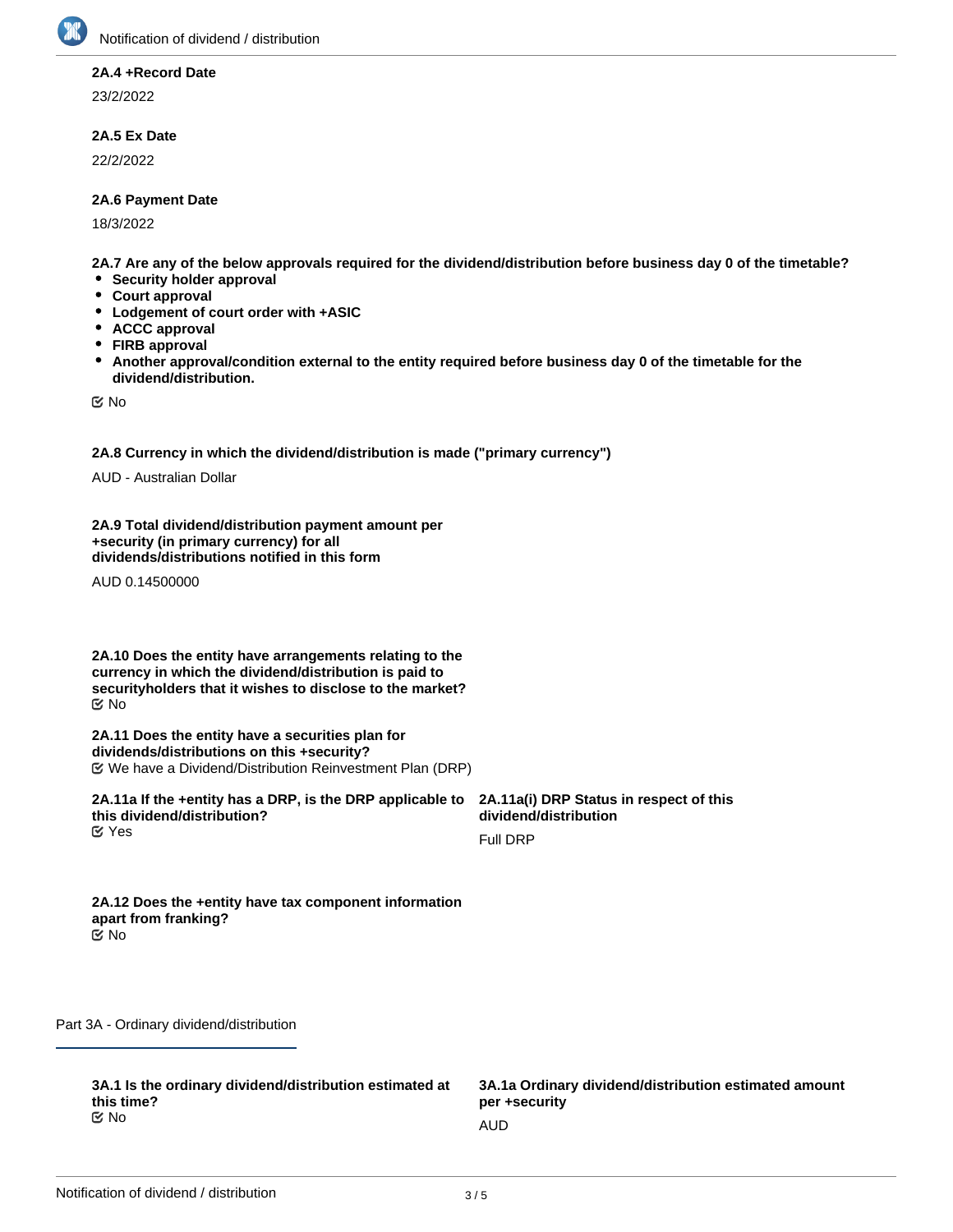

| 3A.1b Ordinary Dividend/distribution amount per<br>security                                                   |                                                                                                                                                                                                                             |
|---------------------------------------------------------------------------------------------------------------|-----------------------------------------------------------------------------------------------------------------------------------------------------------------------------------------------------------------------------|
| AUD 0.14500000                                                                                                |                                                                                                                                                                                                                             |
| 3A.2 Is the ordinary dividend/distribution franked?<br>$\alpha$ Yes                                           | 3A.2a Is the ordinary dividend/distribution fully franked?<br>় No                                                                                                                                                          |
| 3A.3 Percentage of ordinary dividend/distribution that is<br>franked                                          | 3A.3a Applicable corporate tax rate for franking credit<br>$(\%)$                                                                                                                                                           |
| 40.0000 %                                                                                                     | 30.0000 %                                                                                                                                                                                                                   |
| 3A.4 Ordinary dividend/distribution franked amount per<br>+security                                           | 3A.5 Percentage amount of dividend which is unfranked<br>60.0000 %                                                                                                                                                          |
| AUD 0.05800000                                                                                                |                                                                                                                                                                                                                             |
| 3A.6 Ordinary dividend/distribution unfranked amount<br>per +security excluding conduit foreign income amount |                                                                                                                                                                                                                             |
| AUD 0.00000000                                                                                                |                                                                                                                                                                                                                             |
| 3A.7 Ordinary dividend/distribution conduit foreign<br>income amount per security                             |                                                                                                                                                                                                                             |
| AUD 0.08700000                                                                                                |                                                                                                                                                                                                                             |
| Part 4A - +Dividend reinvestment plan (DRP)                                                                   |                                                                                                                                                                                                                             |
|                                                                                                               | 4A.1 What is the default option if +security holders do not indicate whether they want to participate in the DRP?                                                                                                           |
| <b> ©</b> Do not participate in DRP (i.e. cash payment)                                                       | 4A.3 DRP discount rate                                                                                                                                                                                                      |
| 4A.2 Last date and time for lodgement of election<br>notices to share registry under DRP                      | 0.0000%                                                                                                                                                                                                                     |
| Thursday February 24, 2022 17:00:00                                                                           |                                                                                                                                                                                                                             |
| 4A.4 Period of calculation of reinvestment price                                                              |                                                                                                                                                                                                                             |
| <b>Start Date</b>                                                                                             | <b>End Date</b>                                                                                                                                                                                                             |
| 25/2/2022                                                                                                     | 10/3/2022                                                                                                                                                                                                                   |
| 4A.5 DRP price calculation methodology                                                                        |                                                                                                                                                                                                                             |
|                                                                                                               | Shares will be allotted at the average of the daily volume weighted average market price of IPH shares sold on the ASX<br>during the period of ten trading days commencing on the second trading day after the record date. |
| 4A.6 DRP Price (including any discount):                                                                      | 4A.7 DRP +securities +issue date                                                                                                                                                                                            |
| AUD 8.20000                                                                                                   |                                                                                                                                                                                                                             |

**4A.9 Is there a minimum dollar amount or number of +securities required for DRP participation?** No

**4A.10 Is there a maximum dollar amount or number of +securities required for DRP participation?** No